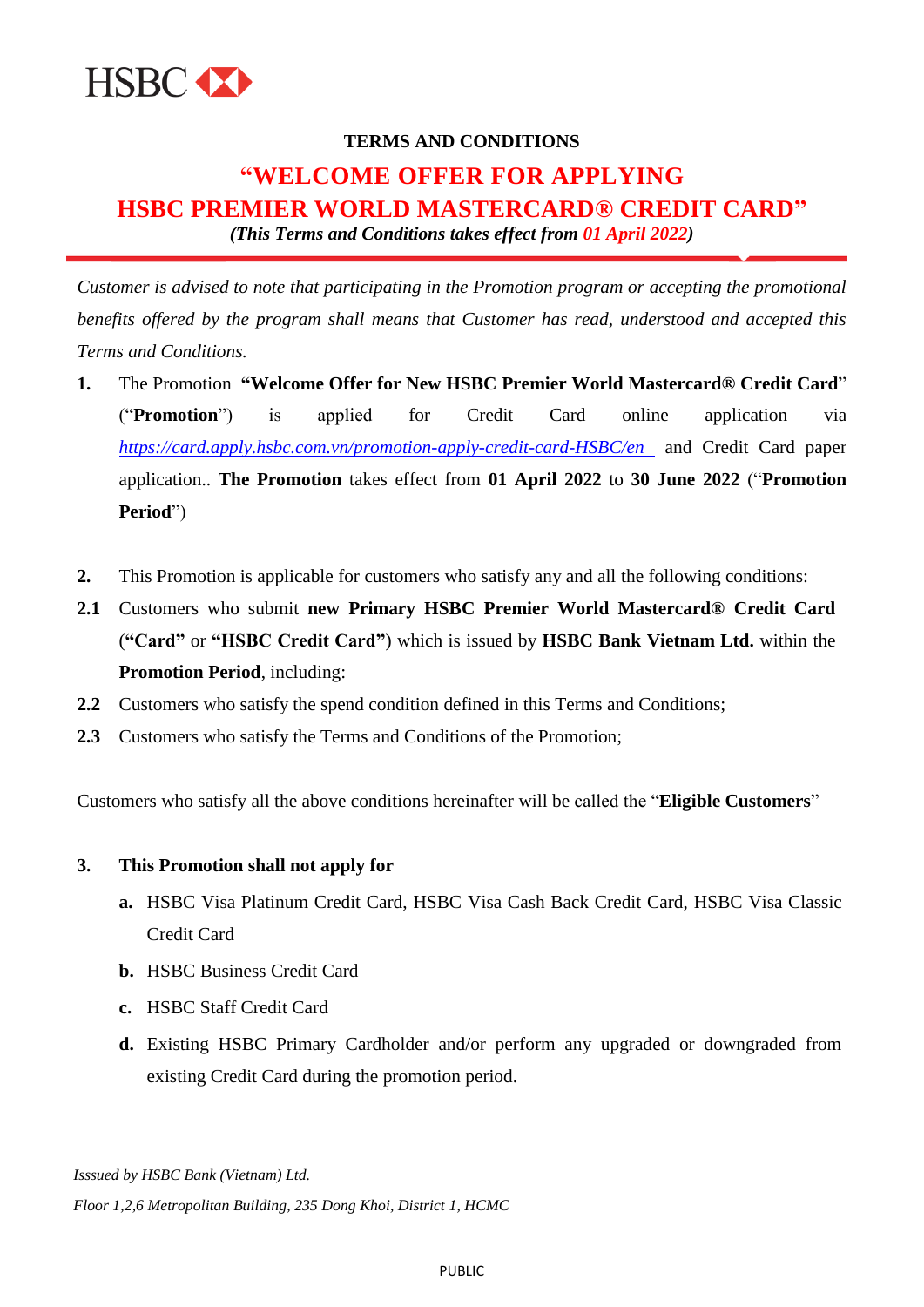**e.** Customers who have applied for a new HSBC Credit Card within twelve (12) months from the cancellation date of any HSBC Credit Card types listed in item 2 & 3 of this Terms, and Condition (not including HSBC Supplementary Credit Card and HSBC Business Credit Card) as recorded by HSBC's system.

# **4. Program details**

## **4.1 Promotion period:**

- **a.** Application period: from 01 April 2022 to 30 June 2022 (both days inclusive)
- **b.** Approval period: from 01 April 2022 to 15 July 2022 (both days inclusive)

# **4.2 Promotion offer:**

**a.** Eligible Customers who satisfy all Terms and Conditions will receive a Traveloka E-code ("Ecode") worth VND 2 mil:

| <b>Product</b>                                                | E-code                                                 | <b>Spend Target</b> | <b>Spend Period</b>                       |
|---------------------------------------------------------------|--------------------------------------------------------|---------------------|-------------------------------------------|
| <b>HSBC Premier World</b><br><b>Mastercard®Credit</b><br>Card | 20,000 Traveloka<br>points with value<br>VND 2,000,000 | VND 10,000,000      | Within 60 days from<br>card issuance date |

## **b. Promotion fulfillment timeline**

|                                   | <b>Phase 1</b>                         | <b>Phase 2</b>                     | Phase 3                          |
|-----------------------------------|----------------------------------------|------------------------------------|----------------------------------|
| Application date                  | 01 April $2022 - 31$ June 2022         |                                    |                                  |
| Approval date                     | From 01 April 2022<br>to 30 April 2022 | From 01 May 2022 to<br>31 May 2022 | 01 June $2022 -$<br>15 July 2022 |
| Promotion fulfillment<br>timeline | 15 August 2022                         | 15 Semptember 2022                 | 31 October 2022                  |

### **c. Terms and conditions on the Traveloka E-code & Promotion fulfilment**

# **Terms and conditions on E-code:**

- Each Eligible Customer can only receive maximum one  $(01)$  E-code, to be redeemed into Traveloka reward points in the – Your Lifestyle Superapp ("**Traveloka**"). Each E-code is equivalent to the number of Traveloka reward points as defined in Article 4.2 (1 reward points  $=$  VND 100).
- Any additional cost after redemption are to be made by HSBC Credit Card..

*Isssued by HSBC Bank (Vietnam) Ltd. Floor 1,2,6 Metropolitan Building, 235 Dong Khoi, District 1, HCMC*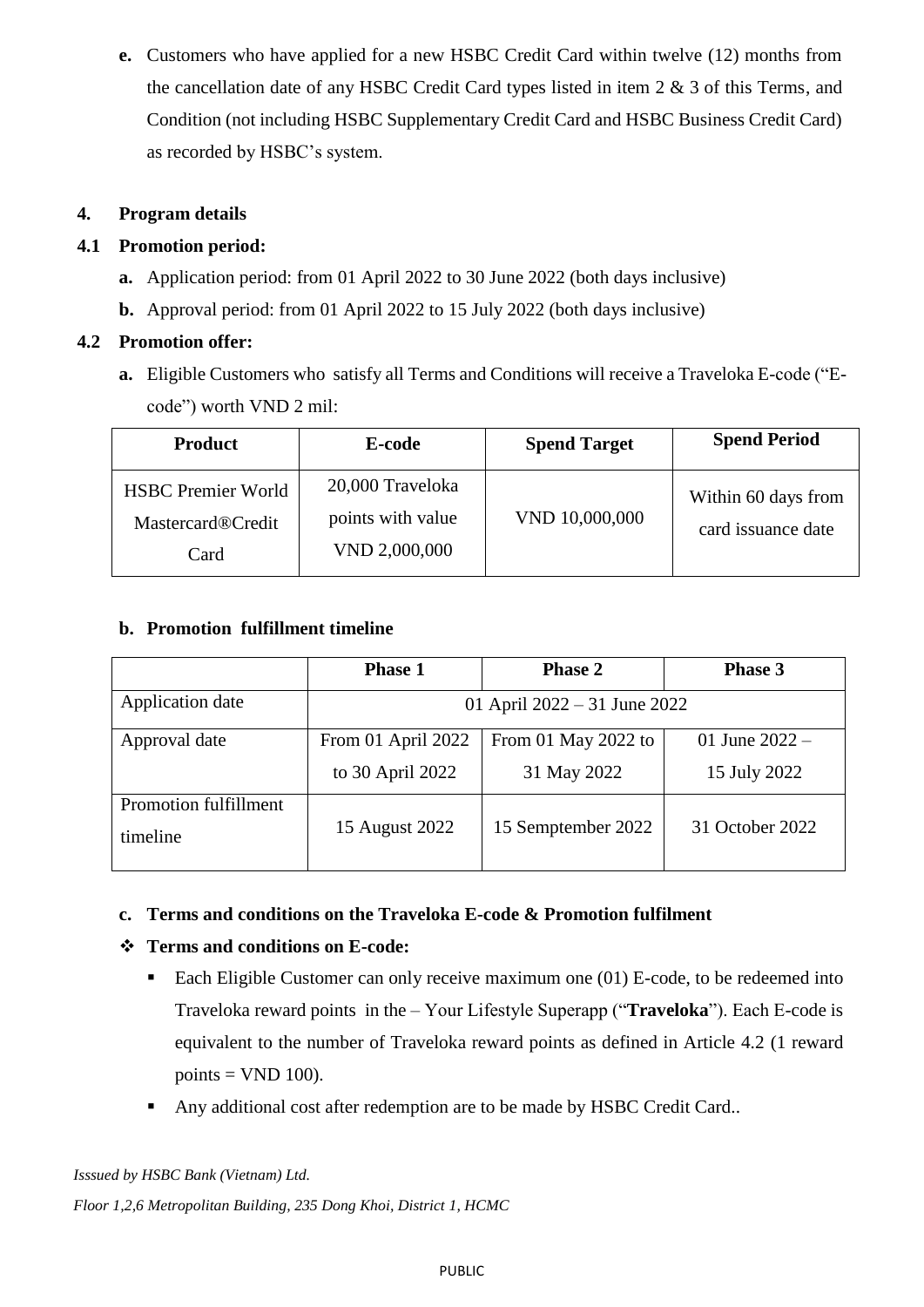- The E-code is non-refundable & cannot be redeemed into cash equivalence.
- The E-code is valid to redeem within 30 days since the date that HSBC send out the Ecode.
- After 30 days from the date the E-code is sent out, the Bank shall not handle any disputes related to the redemption. HSBC shall not be responsible for the E-code after the redemption expiry date,any reasons of code disclosure or redemption failure.
- The E-code is only applicable for orders paid in Vietnam Dong.
- The E-code can only be used for 01 (one) purchase.
- Any disputes or complaints related to the receipt of the E-code must be informed within 30 days since the date that HSBC sends out the E-code.
- The Eligible Customers agree to all Traveloka Terms and Condition regarding the Ecodes. For any concerns related to E-code redemption or other technical support when using Traveloka Superapp, Eligible Customers can contact Traveloka for the solutions as per the normalpractice when using Traveloka Superapp. Should there be any discrepancy between Eligible Customers in this promotion with other customers, the Eligible Customers can send the dispute to HSBC for further support.
- The E-code is provided by Traveloka and is subject to Traveloka 's Terms and Conditions. HSBC shall not take any responsibility related to the fact that E-code cannot be redeemed to Traveloka 's reward points due to the quality of the E-code or technical failure during the redemption. Find more at: **<https://www.traveloka.com/en-vn/loyalty-points>**
- Should the Eligible Customers use E-code with wrong purposes (fraud or abuse) or violate with any Traveloka 's Terms and Conditions, the customers may be denied to use any Traveloka 's promotion in the future.
- **Traveloka, at its own cost, shall be responsible to handle any disputes or complaints from** the customers in accordance with Traveloka 's policy and keep HSBC under no obligation.
- Any purchases at Traveloka will be subject to Traveloka 's Terms and Conditions. For any queries related to the purchases at Traveloka, the customers should contact Traveloka for support. Any concerns or disputes related to this promotion program, the customers contact HSBC for the support.

# **E-code fulfilment method:**

 For Eligible Customers, HSBC will send notification on the E-code via customers' registered email address or mobile phone with HSBC. Eligible Customers shall follow the instructions in the notification to get the rewards.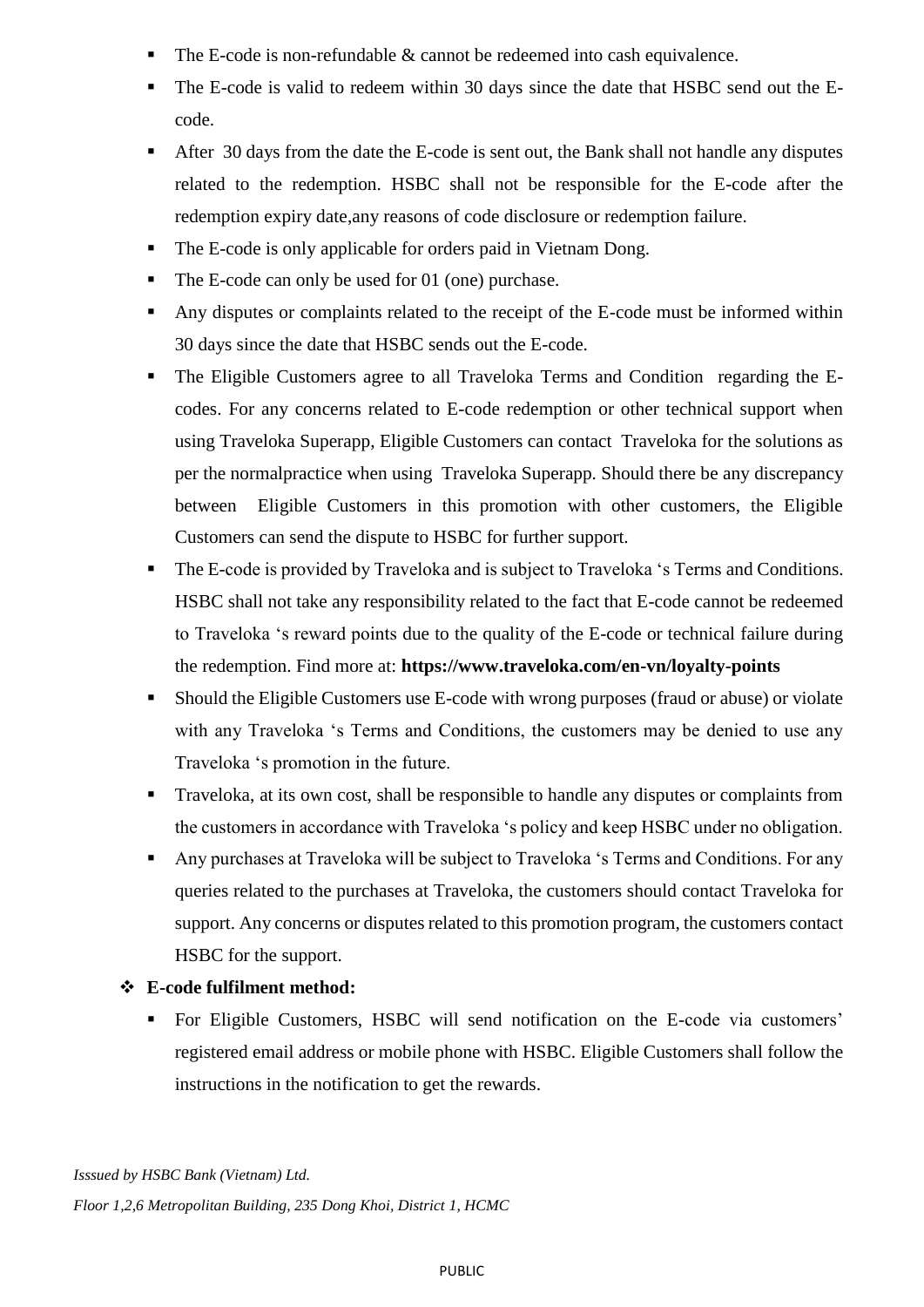- The E-code can only be redeemed via Traveloka 's official website/superapp and is subject to Traveloka 's Terms and Conditions.
- HSBC shall not be responsible for undelivered SMS/email notification due to incorrect or outdated contact phone number/email address registered with the Bank or if customers are blocking SMS from mobile operator.
- Should Eligible Customers do not receive the E-code or cannot redeem the E-code on Traveloka Superapp or public website in redemption timeline, HSBC will support to work with Traveloka for the related issues.

#### **5. Promotion condition**

#### **5.1 Eligible Purchase Transactions:**

- **a.** Eligible Purchase Transactions: are legal transactions in accordance with Vietnamese law, which are made by HSBC credit cards and transacted via POS machine or payment gateway registering with Card Association. Eligible Purchase Transactions do not include the transactions of card activation, transfer, cash advance in any channels (at the counter, at the ATM, or at POS machine…), E-wallet top-up, gambling, HSBC fee & charge payment, bill payment service via HSBC Online Banking or HSBC Mobile.
- **b.** Date & time of the transactions shall be based on HSBC system;
- **c.** Transaction notification SMS is not considered as a confirmation of card transactions being posted on HSBC system.
- **d.** The Bank reserves the right to request for valid documents and clarification from the cardholders regarding to the transactions, address of the point of sales as well as the financial invoices in order to prove that they are Eligible Purchase Transactions. The Bank also reserves the right to contact the merchants to verify any suspicious transactions. If customer refuses to fulfil the Bank's request, or should the Bank verify that the transactions are not Eligible Purchase Transactions as defined, the Bank shall not count these transactions in the total Eligible Purchase Transaction to be considered for the promotion.
- **e.** Any cancelled, disputed, illegal and/or reversed transaction amount which is recorded during or after the Promotion Period will be deducted from the total Eligible Purchase Transactions. HSBC reserves the right to deduct the prize amount from the customer 's account. The deducted amount shall be shown on the next Credit Card statements of Eligible Customers.

*Isssued by HSBC Bank (Vietnam) Ltd. Floor 1,2,6 Metropolitan Building, 235 Dong Khoi, District 1, HCMC*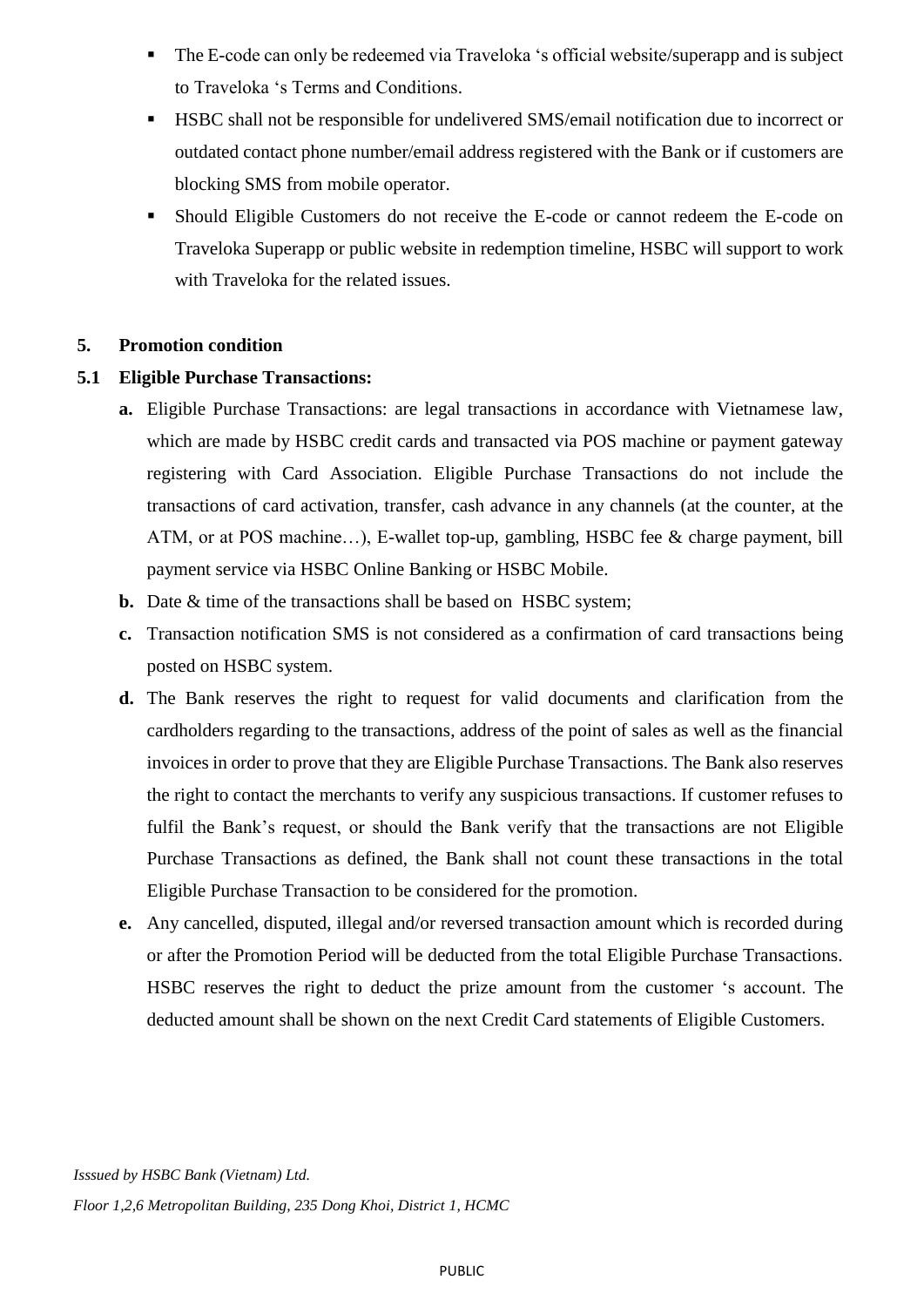**f.** Eligible Purchase Transactions do not include the transactions related to alcohol, cigarette, lottery, medicine, milk, health check service at public hospital, public school and other restricted service and products in accordance with prevailing regulations.

## **6. General terms**

- **6.1** Each Eligible Customer will only receive maximum one (01) offer during the promotion.
- **6.2** If new Cardholders upgrade or downgrade the Credit Card during the promotion period or at the time of the promotion result announcement, Credit Cardholde will receive the prize of upgraded or downgraded card only.
- **6.3** If the Cardholders have any disputes relating to the process or result of the promotion, they must inform HSBC within 30 days from the announcement day or reward date as regulated in Article 4.2. After this timeline, any queries or disputes will not be handled.
- **6.4** This promotion cannot be used in conjuction with any other Card acquisition promotions applied by HSBC in the same period.
- **6.5** Cardholder will be disqualified if the below events happened before or at the time of the promotion result announcement:
	- **a.** Submits a card cancellation request or has cancelled his/her Credit Card; or
	- **b.** Has his/her HSBC Credit Card cancelled by HSBC; or
	- **c.** Make late payment for any bank fees, or does not pay at least the minimum payment due as shown on the monthly statements; or
	- **d.** Be delinquent on any products with HSBC.
- **6.6** Cardholder may check their transactions posted in their Credit Card account via HSBC Online Banking service or contact HSBC's hotline.
- **6.7** Full details of this Promotion shall be announced on HSBC's website [\(www.hsbc.com.vn\)](http://www.hsbc.com.vn/), at branches and transaction offices of HSBC.
- **6.8** In case of any queries, complaints, customers can contact by one of the following channels for further support.
	- **a.** Any HSBC Branch or Transaction office.
	- **b.** HSBC 's contact center via mail box [direct@hsbc.com.vn](mailto:direct@hsbc.com.vn) or via call:
		- $\checkmark$  HSBC Premier: (84) 28 37 247 666 (24/7);
		- $\checkmark$  Platinum Credit Cardholder: [\(84 28\) 37 247 248](tel:00842837247248) (24/7);

*Isssued by HSBC Bank (Vietnam) Ltd.*

*Floor 1,2,6 Metropolitan Building, 235 Dong Khoi, District 1, HCMC*